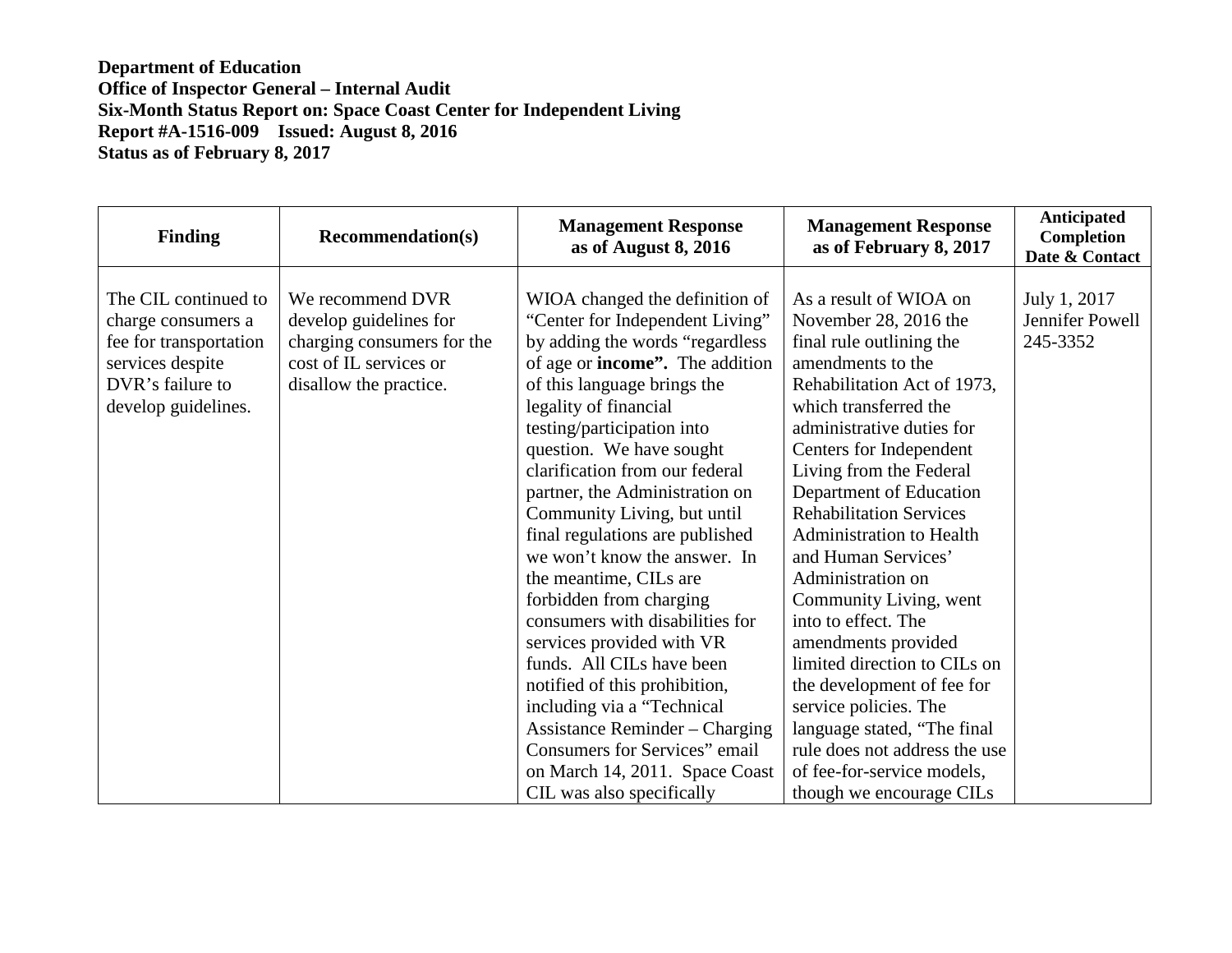| <b>Finding</b>                                      | <b>Recommendation(s)</b>                                                                                                                 | <b>Management Response</b><br>as of August 8, 2016                                                                                                                                                                                                                                                                                                                                                                                                                  | <b>Management Response</b><br>as of February 8, 2017                                                                                                                                                                                                                                                                                                                  | <b>Anticipated</b><br>Completion<br>Date & Contact |
|-----------------------------------------------------|------------------------------------------------------------------------------------------------------------------------------------------|---------------------------------------------------------------------------------------------------------------------------------------------------------------------------------------------------------------------------------------------------------------------------------------------------------------------------------------------------------------------------------------------------------------------------------------------------------------------|-----------------------------------------------------------------------------------------------------------------------------------------------------------------------------------------------------------------------------------------------------------------------------------------------------------------------------------------------------------------------|----------------------------------------------------|
|                                                     |                                                                                                                                          | reminded of this prohibition in<br>the findings of the Rehabilitation<br><b>Services</b><br><b>Administration Compliance</b><br>Review Report dated October<br>14, 2014, which were reinforced<br>by VR during the site<br>visit. Space Coast CIL was most<br>recently reminded of the<br>prohibition via email on July 6,<br>2016.<br>VR will continue to provide<br>technical assistance to all CILs<br>on this topic as the WIOA<br>regulations are promulgated. | to consider how to ensure<br>that any application of such<br>a model is accomplished in<br>a way that is consistent<br>with IL values." VR will<br>continue to restrict CILs to<br>charge for services with<br>funding from VR and will<br>insert language into the new<br>contract that addresses fee<br>for service limitations based<br>on funding provided by VR. |                                                    |
| The CIL did not meet<br>employment<br>requirements. | We recommend DVR<br>provide technical assistance<br>as needed to ensure the CIL<br>remains eligible for state and<br>federal assistance. | In March, the independent living<br>director and two performance<br>improvement consultants visited<br>the center and provided<br>extensive technical assistance,<br>including reviewing current<br>policies and process mapping.                                                                                                                                                                                                                                   | VR will continue to provide<br>technical assistance<br>regarding the qualifications<br>of staff and will include a<br>review of staff<br>qualifications based on<br>accepted levels of expertise                                                                                                                                                                      | September<br>2017<br>Jennifer Powell<br>245-3352   |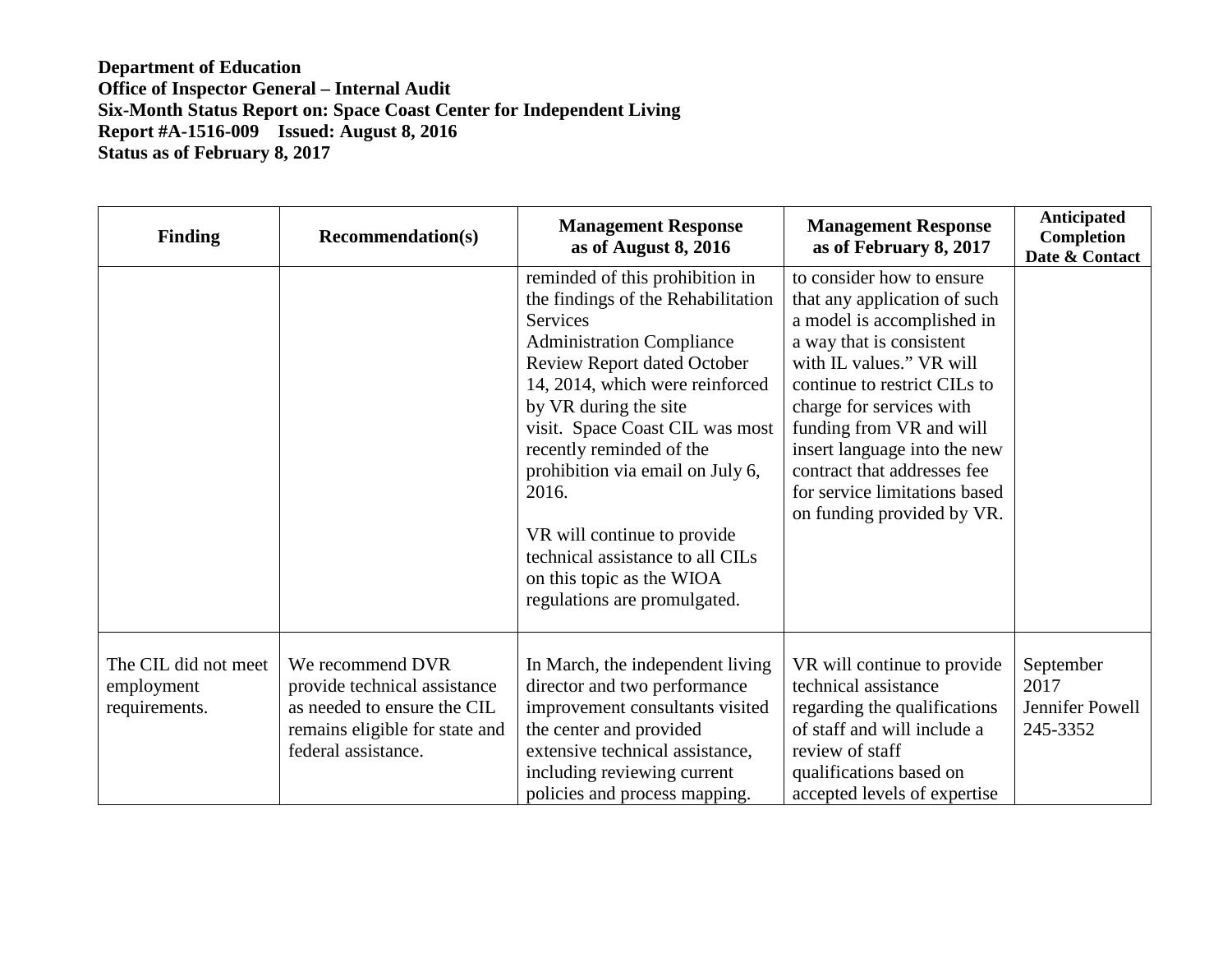| <b>Finding</b> | <b>Recommendation(s)</b> | <b>Management Response</b><br>as of August 8, 2016 | <b>Management Response</b><br>as of February 8, 2017 | Anticipated<br>Completion<br>Date & Contact |
|----------------|--------------------------|----------------------------------------------------|------------------------------------------------------|---------------------------------------------|
|                |                          |                                                    | established by the field as                          |                                             |
|                |                          |                                                    | part of periodic monitoring.                         |                                             |
|                |                          |                                                    | VR will also, as a part of                           |                                             |
|                |                          |                                                    | future monitoring, review                            |                                             |
|                |                          |                                                    | CILs for polices regarding                           |                                             |
|                |                          |                                                    | the onboarding and on-                               |                                             |
|                |                          |                                                    | going training of CIL staff                          |                                             |
|                |                          |                                                    | as it pertains to IL best                            |                                             |
|                |                          |                                                    | practices and job-specific                           |                                             |
|                |                          |                                                    | content. In 2017, VR in                              |                                             |
|                |                          |                                                    | conjunction with CILs and                            |                                             |
|                |                          |                                                    | the Florida Independent                              |                                             |
|                |                          |                                                    | Living Council, will provide                         |                                             |
|                |                          |                                                    | a statewide conference on                            |                                             |
|                |                          |                                                    | independent living.                                  |                                             |
|                |                          |                                                    | Mandatory training will be                           |                                             |
|                |                          |                                                    | provided to all attending                            |                                             |
|                |                          |                                                    | CIL staff with subject                               |                                             |
|                |                          |                                                    | matter based on IG findings                          |                                             |
|                |                          |                                                    | and repeated technical                               |                                             |
|                |                          |                                                    | assistance provided by the                           |                                             |
|                |                          |                                                    | program and contract                                 |                                             |
|                |                          |                                                    | manager.                                             |                                             |
|                |                          |                                                    |                                                      |                                             |
|                |                          |                                                    |                                                      |                                             |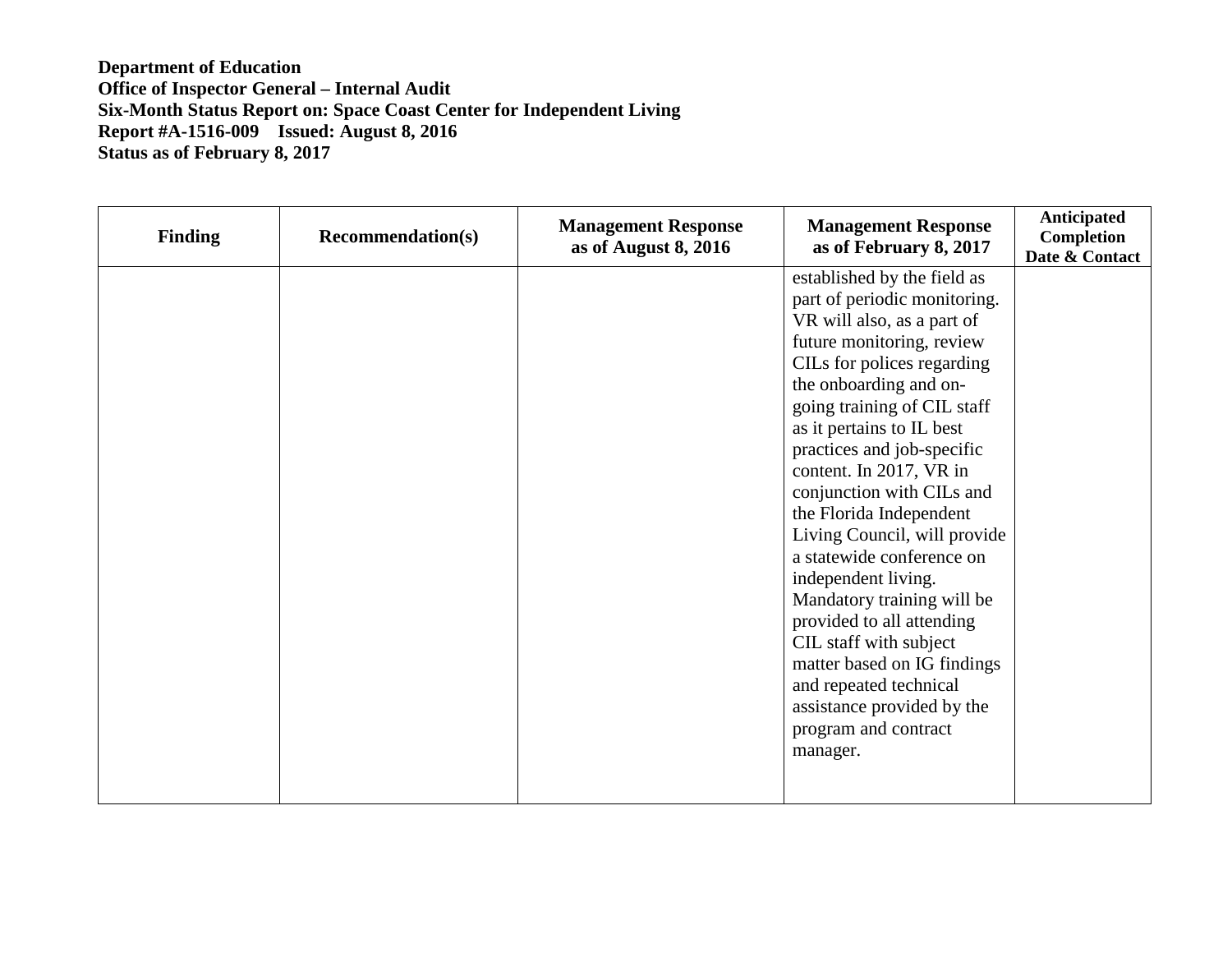| <b>Finding</b>                                                                                            | <b>Recommendation(s)</b>                                                                                                                                                   | <b>Management Response</b><br>as of August 8, 2016                                                                                                                                                                                                    | <b>Management Response</b><br>as of February 8, 2017                                                                                                               | <b>Anticipated</b><br>Completion<br>Date & Contact |
|-----------------------------------------------------------------------------------------------------------|----------------------------------------------------------------------------------------------------------------------------------------------------------------------------|-------------------------------------------------------------------------------------------------------------------------------------------------------------------------------------------------------------------------------------------------------|--------------------------------------------------------------------------------------------------------------------------------------------------------------------|----------------------------------------------------|
| The CIL did not<br>provide the four<br>independent living<br>core services to one<br>of the two counties. | We recommend DVR add<br>language in its contracts with<br>the CILs to specify service<br>delivery areas.                                                                   | This language will be added<br>when new contracts are<br>developed in 2017.                                                                                                                                                                           | VR has included language<br>in the new contract that<br>directs CILs to provide the 5<br>core services to the CIL's<br>federally established service<br>area.      | July 1, 2017<br>Jennifer Powell<br>245-3352        |
| The CIL did not<br>maintain appropriate<br>fiscal oversight.                                              | We recommend DVR<br>perform periodic reviews to<br>ensure expenditures are<br>allowable, allocable,<br>reasonable, and necessary to<br>the performance of the<br>contract. | The method of payment for this<br>contract has been changed to<br>cost reimbursement.<br>Expenditures are now reviewed<br>every month to ensure they are<br>allowable, allocable, reasonable,<br>and necessary to the<br>performance of the contract. | The method of payment<br>remains cost<br>reimbursement. A more in<br>depth monitoring occurs<br>quarterly to follow-up on<br>the findings listed in the<br>report. | $On\text{-going}$                                  |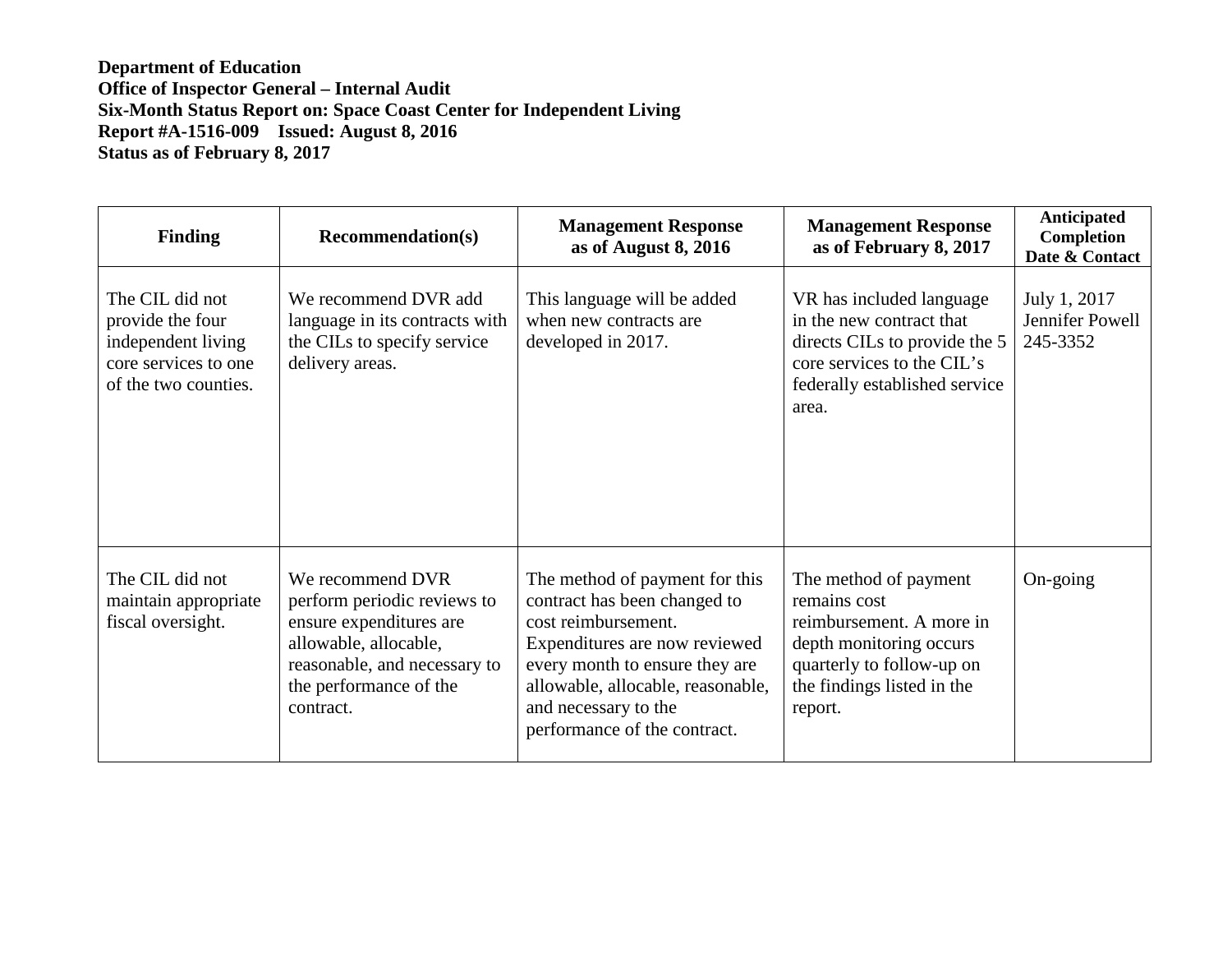| <b>Finding</b>                                                                                                                      | <b>Recommendation(s)</b>                                                                                                                                                                              | <b>Management Response</b><br>as of August 8, 2016                                                                                                                                                                                                                                                                                              | <b>Management Response</b><br>as of February 8, 2017                                                                                                                                                                                                                                            | <b>Anticipated</b><br>Completion<br>Date & Contact      |
|-------------------------------------------------------------------------------------------------------------------------------------|-------------------------------------------------------------------------------------------------------------------------------------------------------------------------------------------------------|-------------------------------------------------------------------------------------------------------------------------------------------------------------------------------------------------------------------------------------------------------------------------------------------------------------------------------------------------|-------------------------------------------------------------------------------------------------------------------------------------------------------------------------------------------------------------------------------------------------------------------------------------------------|---------------------------------------------------------|
| The CIL continued to<br>charge consumers a<br>fee for transportation<br>services despite<br>DVR's failure to<br>develop guidelines. | We recommend the CIL<br>discontinue charging<br>consumers for services until<br>DVR establishes guidelines<br>and the CIL develops<br>policies and procedures in<br>accordance with that<br>guidance. | Space Coast CIL consulted with<br>DVR to establish guidelines and<br>update the CIL's internal<br>policies and procedures. It was<br>concluded that the timeframe<br>needed to develop and<br>implement this update for the<br>new grant period was not<br>sufficient. Space Coast CIL<br>currently does not collect on<br>transportation fare. | Space Coast CIL has<br>updated and established new<br>guidelines addressing the<br>transportation program.<br>The program is not<br>collecting fees for the<br>service. This was<br>completed 06/30/2106.<br>Signs are displayed inside<br>the transportation vans<br>stating the free service. | Completed<br>06/30/2016<br><b>Rose Miles</b>            |
| The CIL did not meet<br>employment<br>requirements.                                                                                 | We recommend the CIL<br>develop an improvement<br>plan to bring them into<br>compliance with the Code of                                                                                              | As of January 2, 2016 the IL<br>staff either transitioned to other<br>jobs or found employment<br>outside the CIL. The new IL                                                                                                                                                                                                                   | Staff training took part in<br>new and old staff taking 4<br>part course through the<br>ILRU website. Additionally                                                                                                                                                                              | Completed<br>Staff training<br>$2/2/2016$ &<br>4/7/2016 |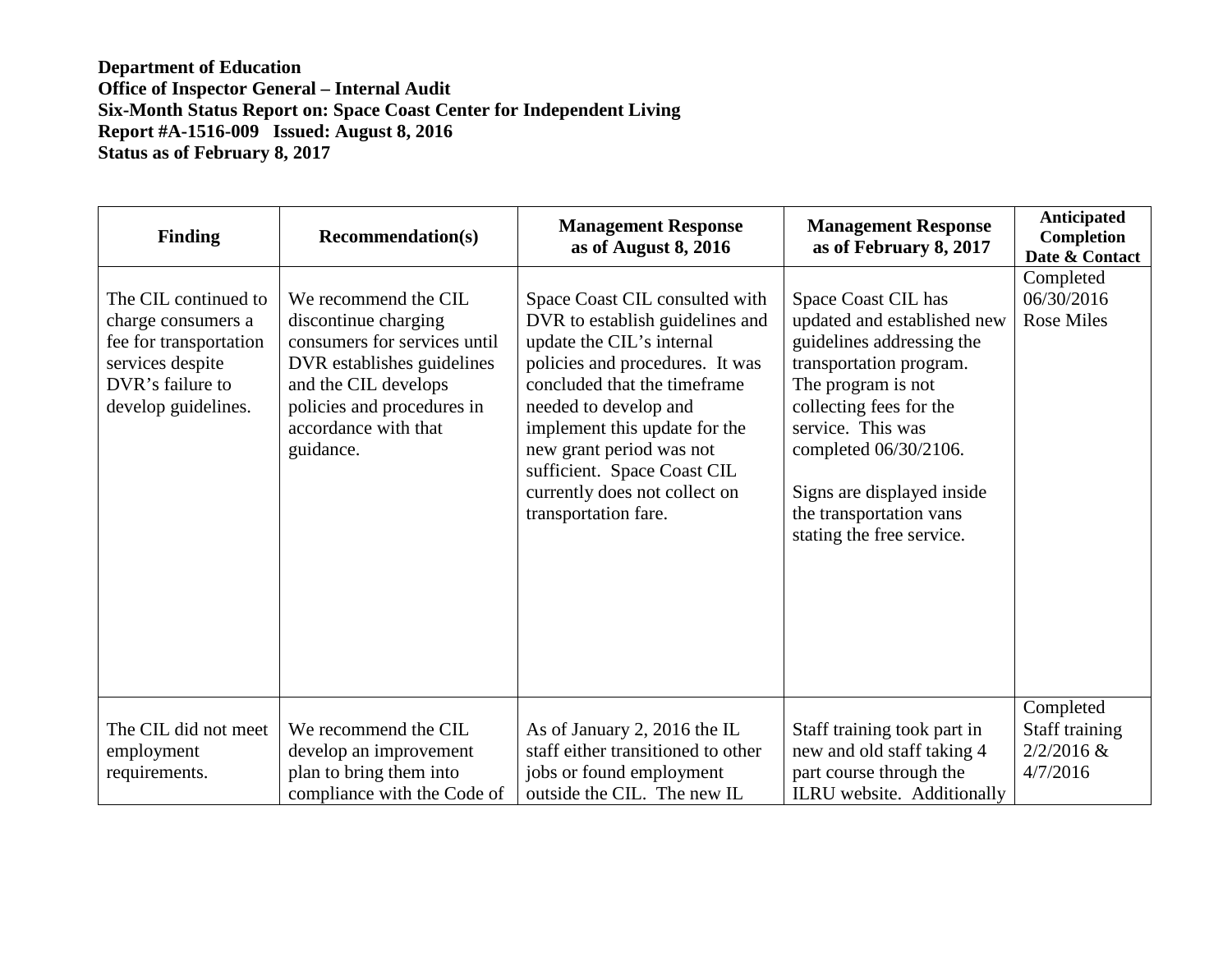| <b>Finding</b>                                                                                            | <b>Recommendation(s)</b>                                                                                                                                                                                                                                                                             | <b>Management Response</b><br>as of August 8, 2016                                                                                                                                                                                                                                                                                                                                                                                                                                                                                     | <b>Management Response</b><br>as of February 8, 2017                                                                                                                                                                                                                                                                                 | Anticipated<br>Completion<br>Date & Contact                                                                                                         |
|-----------------------------------------------------------------------------------------------------------|------------------------------------------------------------------------------------------------------------------------------------------------------------------------------------------------------------------------------------------------------------------------------------------------------|----------------------------------------------------------------------------------------------------------------------------------------------------------------------------------------------------------------------------------------------------------------------------------------------------------------------------------------------------------------------------------------------------------------------------------------------------------------------------------------------------------------------------------------|--------------------------------------------------------------------------------------------------------------------------------------------------------------------------------------------------------------------------------------------------------------------------------------------------------------------------------------|-----------------------------------------------------------------------------------------------------------------------------------------------------|
|                                                                                                           | Federal Regulations. We<br>recommend the CIL develop<br>and implement employee and<br>board training and<br>development programs to<br>ensure employees providing<br>IL services and those<br>administering the IL program<br>have the skills and<br>knowledge necessary to<br>perform their duties. | staff was selected from a pool of<br>candidates with prior social<br>service experience. All staff is<br>now required to go through the<br><b>Independent Living Research</b><br>Utilization's (ILRU) training in<br>'Foundation for Independent<br>Living' course within their first<br>90 days of employment. Board<br>members also have access to<br>ILRU's training as well. A self-<br>paced workbook with tools for<br>improving the governance<br>practices of non-profit<br>organizations is in the process of<br>development. | VocRehab training for both<br>staff and Board held on<br>$2/2/2016$ . Process Mapping<br>held on 4/7-4/8/2016;<br>The staff participates in<br>continuous training. The<br>Board also attended a<br>training on Board<br>Governance January 27,<br>2017, they are now working<br>on creating material to train<br>new Board members. | Completed<br>Board training<br>$2/2/2016$ &<br>01/27/2017<br>Board manual<br>development is<br>in progress.<br>Expected<br>completion<br>06/30/2017 |
| The CIL did not<br>provide the four<br>independent living<br>core services to one<br>of the two counties. | We recommend the CIL<br>serve eligible individuals<br>with the four independent<br>living core services in<br><b>Brevard and Indian River</b><br>County as stated in the SPIL<br>for Florida for 2014-2016                                                                                           | Space Coast CIL's new IL team<br>is now part of the Interagency<br>Council serving Indian River<br>County. This Council is made<br>up of various non-profit and<br>government organizations whose<br>focus is persons with disabilities.                                                                                                                                                                                                                                                                                               | Staff continues to foster<br>interagency relationships in<br>Indian River County and<br>deliver IL 5 core services.<br>Agency currently<br>addressing office space                                                                                                                                                                   | Initiated<br>03/08/2016<br><b>Indian River</b><br>development is<br>in progress.                                                                    |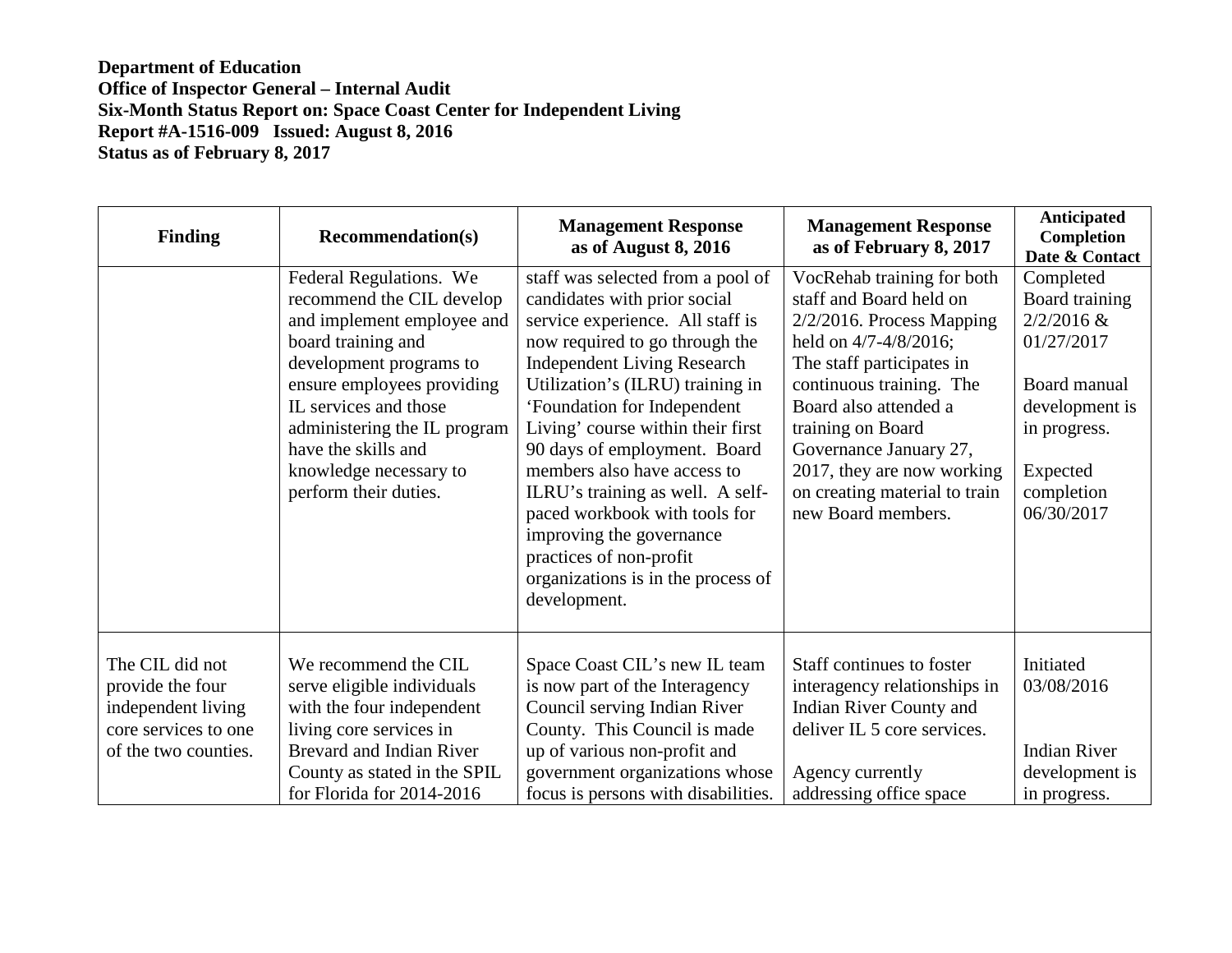| <b>Finding</b>                                               | <b>Recommendation(s)</b>                                                                                                                                                                                                                                                                                                                                                                                            | <b>Management Response</b><br>as of August 8, 2016                                                                                                                                                                                                                                            | <b>Management Response</b><br>as of February 8, 2017 | <b>Anticipated</b><br>Completion<br>Date & Contact                |
|--------------------------------------------------------------|---------------------------------------------------------------------------------------------------------------------------------------------------------------------------------------------------------------------------------------------------------------------------------------------------------------------------------------------------------------------------------------------------------------------|-----------------------------------------------------------------------------------------------------------------------------------------------------------------------------------------------------------------------------------------------------------------------------------------------|------------------------------------------------------|-------------------------------------------------------------------|
|                                                              | and the CIL's Program<br>Services Policies and<br>Procedures.                                                                                                                                                                                                                                                                                                                                                       | This partnership has opened the<br>opportunity to reach the Indian<br>River community and it is<br>ongoing.                                                                                                                                                                                   | needs in Indian River.                               | <b>Rose Miles</b><br>Expected<br>Completion<br>Date<br>06/30/2017 |
| The CIL did not<br>maintain appropriate<br>fiscal oversight. | We recommend the CIL<br>enhance its procedures to<br>ensure expenses funded<br>through DVR's contract are<br>allowable, accurately<br>allocated, and appropriately<br>reflected in budget<br>reconciliations. We<br>recommend the CIL develop<br>a timesheet that uses activity-<br>based reporting and ensure<br>employees accurately<br>complete timesheets and<br>allocate work hours across<br>funding sources. | The finance office implemented<br>a timesheet on payroll week<br>starting $01/17/2016$ that uses<br>activity based reporting and<br>ensures employees record actual<br>time worked by contract (grant).<br>Coding sheets are used to ensure<br>expenses are applied to the<br>correct grants. | Completed 01/17/2016                                 | Completed<br><b>Rose Miles</b>                                    |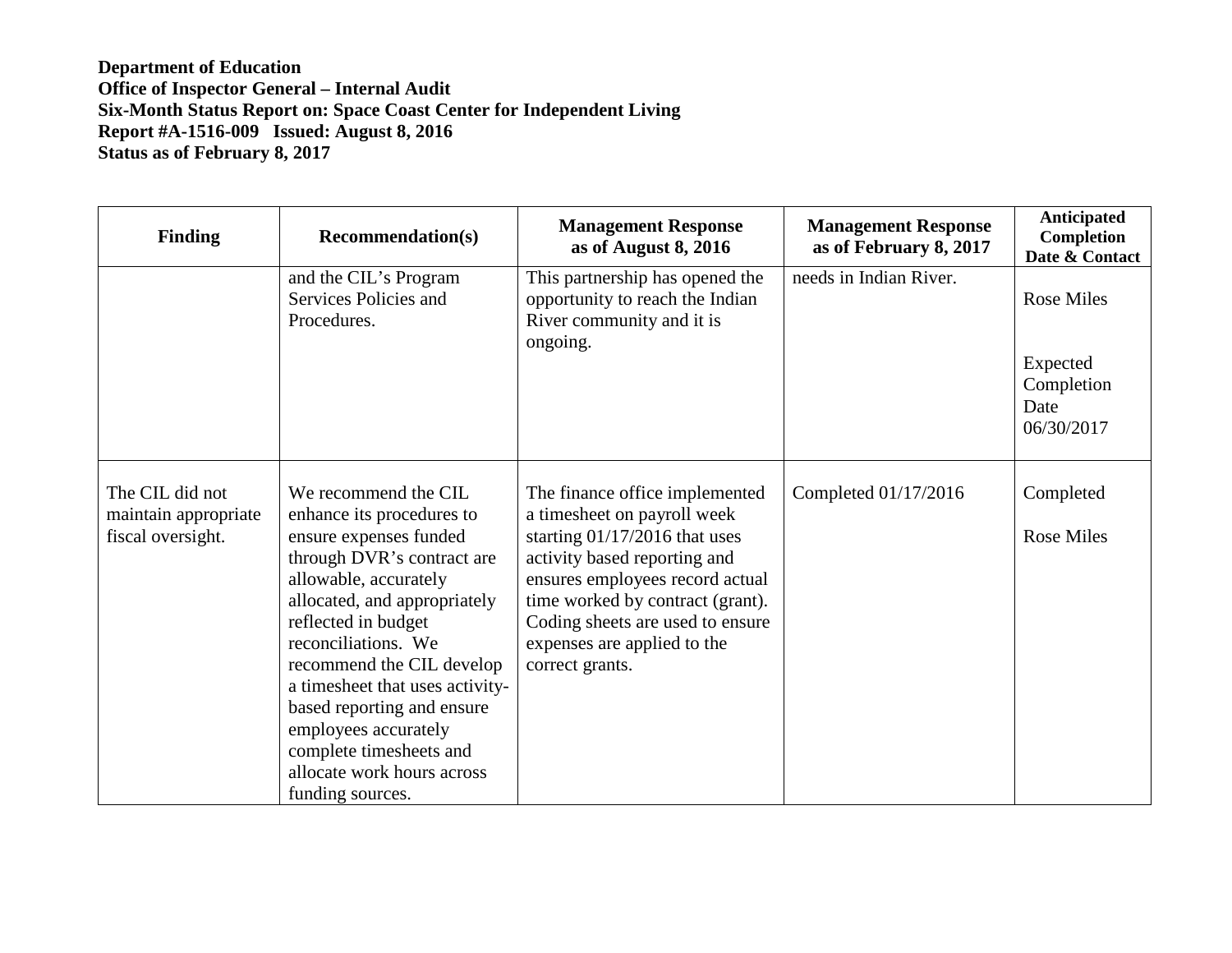| <b>Finding</b>                                                                                    | <b>Recommendation(s)</b>                                                                                                                                                                                                                                                                                                                                                                   | <b>Management Response</b><br>as of August 8, 2016                                                                                                                                                                                                                                                                                                                                                                                                                                                                                                                                                                                                | <b>Management Response</b><br>as of February 8, 2017                                                                                                                                                                                     | Anticipated<br>Completion<br>Date & Contact |
|---------------------------------------------------------------------------------------------------|--------------------------------------------------------------------------------------------------------------------------------------------------------------------------------------------------------------------------------------------------------------------------------------------------------------------------------------------------------------------------------------------|---------------------------------------------------------------------------------------------------------------------------------------------------------------------------------------------------------------------------------------------------------------------------------------------------------------------------------------------------------------------------------------------------------------------------------------------------------------------------------------------------------------------------------------------------------------------------------------------------------------------------------------------------|------------------------------------------------------------------------------------------------------------------------------------------------------------------------------------------------------------------------------------------|---------------------------------------------|
|                                                                                                   |                                                                                                                                                                                                                                                                                                                                                                                            |                                                                                                                                                                                                                                                                                                                                                                                                                                                                                                                                                                                                                                                   |                                                                                                                                                                                                                                          |                                             |
| The CIL did not<br>ensure consumer<br>service records<br>contained all required<br>documentation. | We recommend the CIL<br>establish and implement a<br>written policy and procedure<br>requiring the CIL staff to<br>conduct eligibility<br>determinations; establish IL<br>plans with consumers or<br>maintain waiver<br>documentation; conduct<br>timely annual reviews; and<br>document the reason for case<br>closure after the consumers<br>have been notified of such<br>case closure. | New IL team was trained and<br>processes implemented which<br>requires every consumer to go<br>through an intake process to<br>establish services. This includes<br>accessing needs according to<br>their disabilities, which may or<br>may not include a consumer<br>driven IL plan. In addition to<br>updating IL processes, the CIL<br>participated in a process<br>mapping workshop conducted by<br>process improvement consultants<br>for VR. The purpose of this<br>mapping was to give the CIL an<br>overview of how our consumers<br>are served from initial point of<br>contact, through the intake<br>process and delivery of services. | Since the last update,<br><b>Space Coast CIL</b><br>implemented procedures to<br>ensure record files are<br>checked for documentation<br>on a weekly basis.<br>New Policies and<br>Procedures will be reviewed<br>by Board this quarter. | Completed<br><b>Rose Miles</b>              |
| The CIL did not<br>accurately record                                                              | We recommend the CIL                                                                                                                                                                                                                                                                                                                                                                       | Training was provided to staff                                                                                                                                                                                                                                                                                                                                                                                                                                                                                                                                                                                                                    | This item was completed                                                                                                                                                                                                                  |                                             |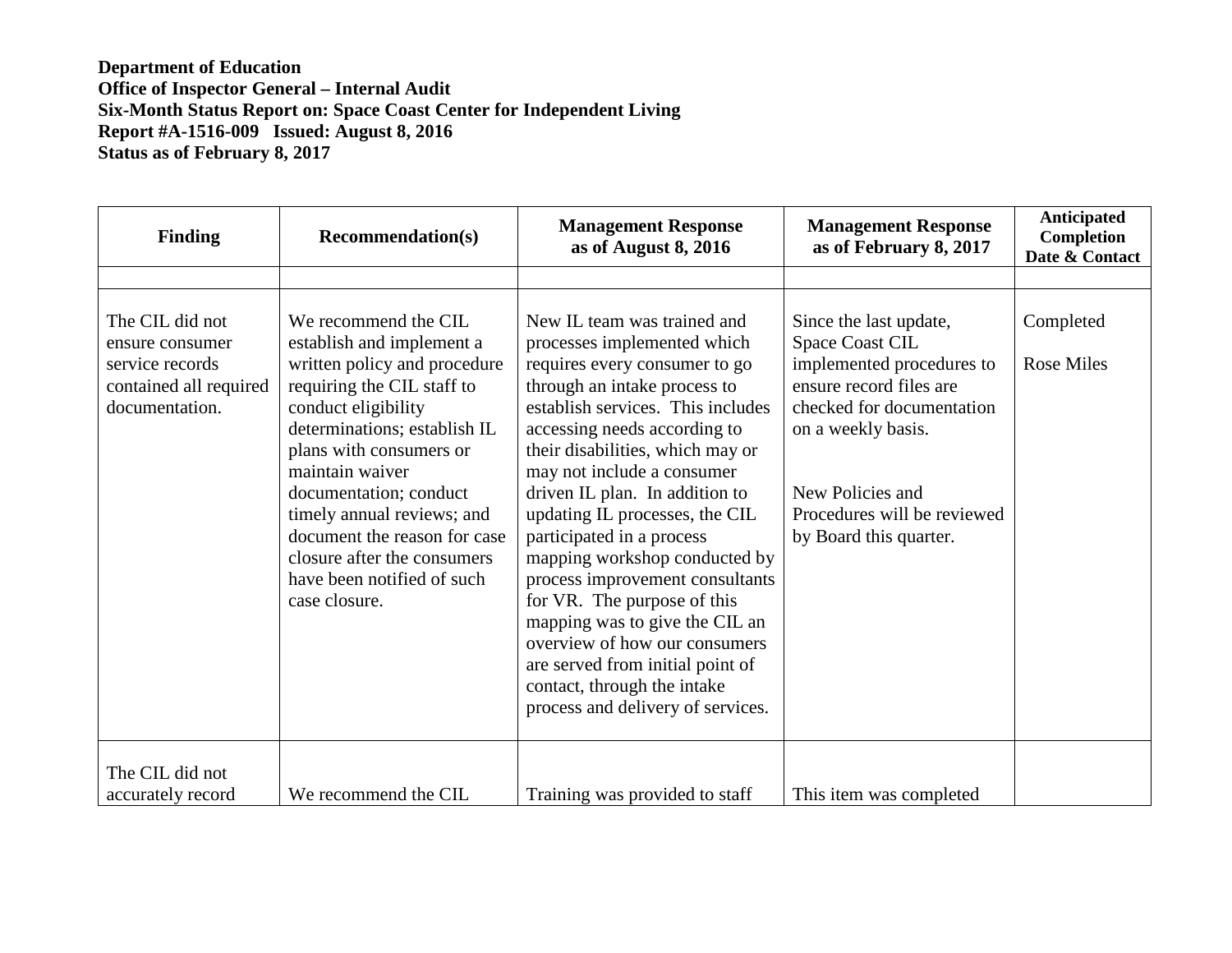| <b>Finding</b>                                                                | <b>Recommendation(s)</b>                                                                                                                                    | <b>Management Response</b><br>as of August 8, 2016                                                                                                                                                                                                                                                                         | <b>Management Response</b><br>as of February 8, 2017                                                                                                                    | <b>Anticipated</b><br>Completion<br>Date & Contact |
|-------------------------------------------------------------------------------|-------------------------------------------------------------------------------------------------------------------------------------------------------------|----------------------------------------------------------------------------------------------------------------------------------------------------------------------------------------------------------------------------------------------------------------------------------------------------------------------------|-------------------------------------------------------------------------------------------------------------------------------------------------------------------------|----------------------------------------------------|
| service hours.                                                                | develop policies and<br>procedures to ensure they<br>accurately record service<br>hours and maintain the<br>service hours by funding<br>sources.            | regarding the input of consumer<br>service records. Training took<br>place at staff meetings held<br>between February and April. In<br>addition to in-house training,<br>other changes were implemented<br>after going through the process<br>mapping workshop conducted by<br>process improvement consultants<br>from VR. | 04/30/2016                                                                                                                                                              | Completed<br>04/30/2016<br><b>Rose Miles</b>       |
| The CIL needs to<br>implement an<br>effective satisfaction<br>survey process. | We recommend the CIL<br>improve its satisfaction<br>survey process to allow for<br>appropriate feedback, and<br>timely submit the survey<br>results to DVR. | The CIL will look back period of<br>6 months then contact persons<br>served during the first 90 days of<br>the 6 month period to issue<br>satisfaction survey via in-person,<br>mail or electronically.                                                                                                                    | As of August 8, 2016 report,<br>Space Coast CIL<br>implemented the 6 month<br>period look back process to<br>gather satisfaction survey<br>data. Procedure is in place. | Completed<br>01/03/2017<br><b>Rose Miles</b>       |